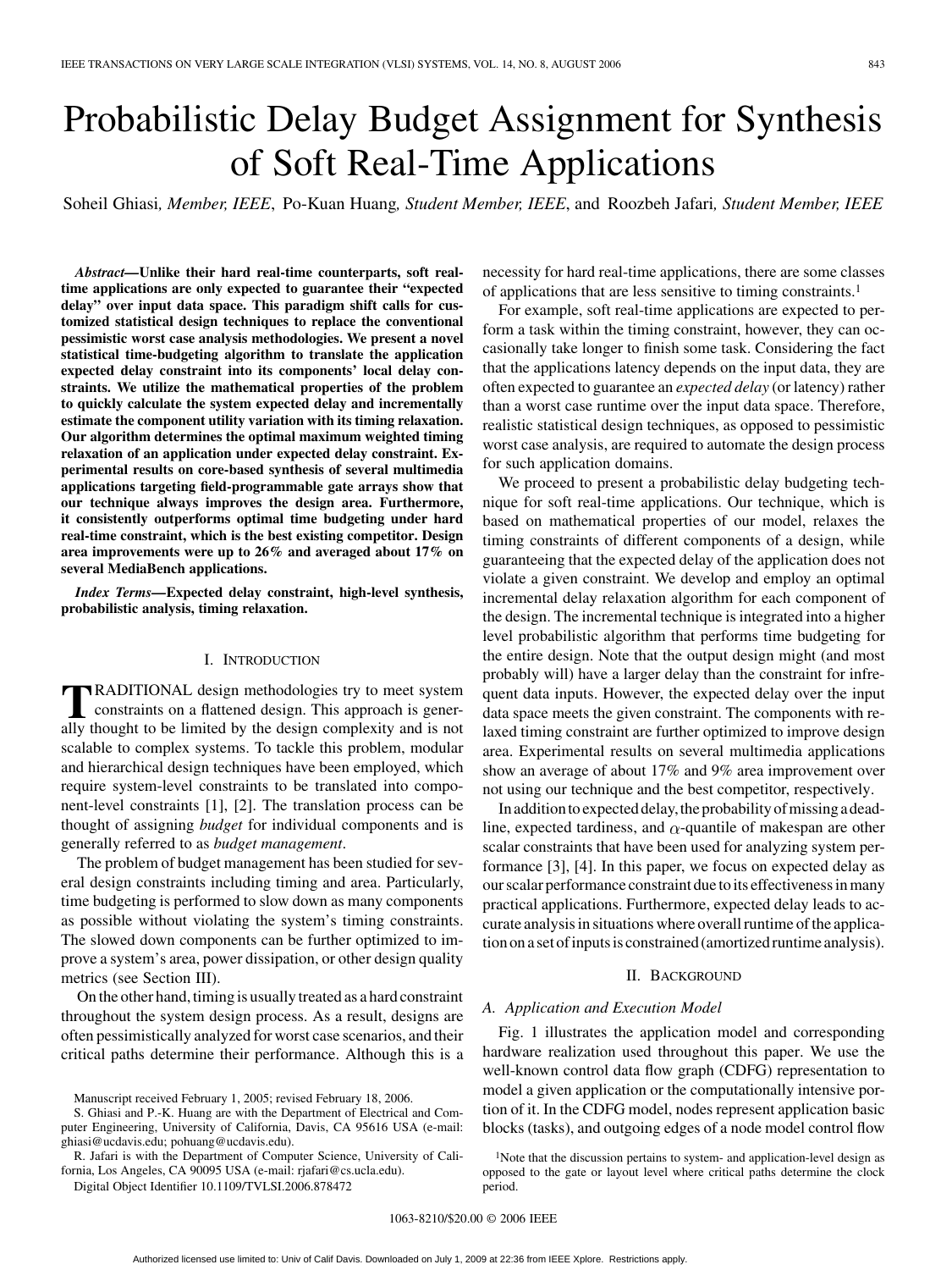<span id="page-1-0"></span>

Fig. 1. Our synthesis scheme. (a) Example CDFG: each node is a basic block containing an internal DFG. (b) Illustration of generated hardware.

| $\left( \widehat{a}\right)$<br>0.8/ | node          | visiting<br>prob. | original<br>delay                        | budgeting<br>#1                          | budgeting<br>#2                          | budgeting<br>#3                         |  |
|-------------------------------------|---------------|-------------------|------------------------------------------|------------------------------------------|------------------------------------------|-----------------------------------------|--|
| $0.2^{\circ}$<br>ငြ                 | a             |                   |                                          |                                          |                                          |                                         |  |
| 0.1                                 | b             | 0.2               |                                          | $1+2$                                    |                                          | $1 + 1$                                 |  |
| ®<br>0.9/                           | $\mathbf{c}$  | 0.8               |                                          |                                          |                                          |                                         |  |
| ි                                   | d             | 0.72              | $\overline{\mathbf{2}}$                  | $\overline{2}$                           | $\overline{\mathbf{2}}$                  | $\overline{2}$                          |  |
| (d)<br>0.08                         | e             | 0.08              |                                          |                                          | $1 + 6$                                  | $1 + 3$                                 |  |
| /0.2                                |               |                   |                                          |                                          |                                          |                                         |  |
|                                     |               |                   |                                          |                                          |                                          |                                         |  |
| 0.72                                | exp.<br>delay |                   | $0.72*5+0.08$<br>$*4 + 0.2*3$<br>$=4.52$ | $0.72*5+0.08*$<br>$4 + 0.2*5$<br>$=4.92$ | $0.72*5+0.08*$<br>$10+0.2*3$<br>$= 5.00$ | $0.72*5+0.08$<br>$7 + 0.2*4$<br>$=4.96$ |  |

Fig. 2. Probabilistic timing budget assignment under expected delay constraint.

conditionals [\[5\], \[6\].](#page-10-0) Generation of the CDFG from high-level specification of the application, e.g., C or VHDL representation, is straightforward, and standard compiler front-ends can be utilized for this purpose.

Nodes of the graph take a given amount of time to finish their execution (called delay or latency). Edges of the graph model the dependency among tasks and are assumed to have zero delay. Note that our model can capture edge delays by inserting a dummy node on the edge whose delay is equal to the original edge delay. Therefore, our model is not restricted to ignore communication latency.

Each basic block has an internal data flow graph (DFG), which is composed of a number of basic operations. The execution model *within* a node (DFG) is different from the CDFG in that all of the DFG paths are activated at runtime. Hence, all of the DFG paths have to meet the timing constraint of the basic block (see Fig. 1). We utilize different algorithms to synthesize the hardware from a given CDFG. The synthesized hardware is a preoptimization design that has a separate datapath for each basic block. To evaluate the effectiveness of different probabilistic delay budgeting algorithms, we compare the quality of the designs generated by them.

When the execution of a basic block is finished, depending on the computation result, it invokes another dependent basic block. Hence, depending on the input data, one and exactly one path in the graph is executed at runtime. Edges of the graph are annotated with the probability of taking that edge if its source node is executed. For example, in Fig. 1,  $BB1$  upon completion might invoke  $bb2$  or  $bb3$  with probability  $C_1$  or  $C_1$ , respectively. The probabilities are profiled over the input data space and are assumed to be known *a priori*.

Edge probabilities show the likelihood of the application taking a particular edge, once it executes the basic block at the source of that edge. For instance, the conditional might check for a pattern in the input data. In that case, edge probabilities represent the likelihood of occurrence of the pattern in the input over the input data space. Edge probabilities and their profiling is widely used technique in high-level synthesis and compiler communities [\[6\].](#page-10-0)

We assume that there is no feedback edge in the CDFG. Therefore, loops and other types of feedback edges are removed from the CDFG by preprocessing. Edge removal is performed by either putting loops into nodes and, thus, forming complex nodes or completely unrolling the loops and removing them from the application. In case neither complex node formation nor complete unrolling are possible, we focus on the loop body,

often referred to as the computationally intensive portion of the application, which has no feedback edge.

## *B. Motivating Example*

Fig. 2 illustrates an example application, its execution traces, and several examples of delay budget assignment under expected delay constraint. In this example, after completion of the execution of task (basic block)  $a$ , exactly one of the two tasks b or  $c$  are invoked. The edge probabilities suggest that 80% of the time task  $c$  is invoked. Similarly, task (basic block)  $c$  upon completion might invoke task  $d$  or  $e$  with probability of 0.9 or 0.1, respectively. The dashed lines demonstrate the possible execution traces of the application. Each trace is annotated with the probability of its activation over the input data space. Note that the number of execution traces can grow exponentially with the number of edges in the graph.

To motivate the idea of time budgeting under the *expected delay* constraint, let us assume that the delay of the tasks are as shown in the "original delay" column of the table, and the application's expected delay constraint is 5. The second column of the table shows the probability of each node being executed, i.e., being visited, over execution traces of the application. For example, node  $a$  is always executed, while node  $e$  is executed 8% of the time, over the input data space. The last row of the table illustrates the expected delay of the application in each case. The expected delay, according to definition, is the sum total of the probability of each execution trace multiplied by its latency.

Originally, the expected delay of the application is 4.52 over the input data space. The table illustrates three delay budget assignment examples that would all meet the expected delay constraint. Each delay budgeting example increases the delay or, equivalently, relaxes the delay constraint of some tasks subject to meeting the expected delay constraint. Note that tasks are slowed down for further optimization and improving the quality of the synthesized design.

This paper provides detailed formulation, analysis of the properties, and efficient algorithms to address the delay budget management under expected delay constraint. We develop and utilize an optimal incremental delay budgeting algorithm for each node (basic block) to maximize the utility function for the entire application. Note that, after delay budget assignment, some application traces might take longer than the expected delay, which makes the problem drastically different from conventional pessimistic analysis, where all paths must meet the timing constraint.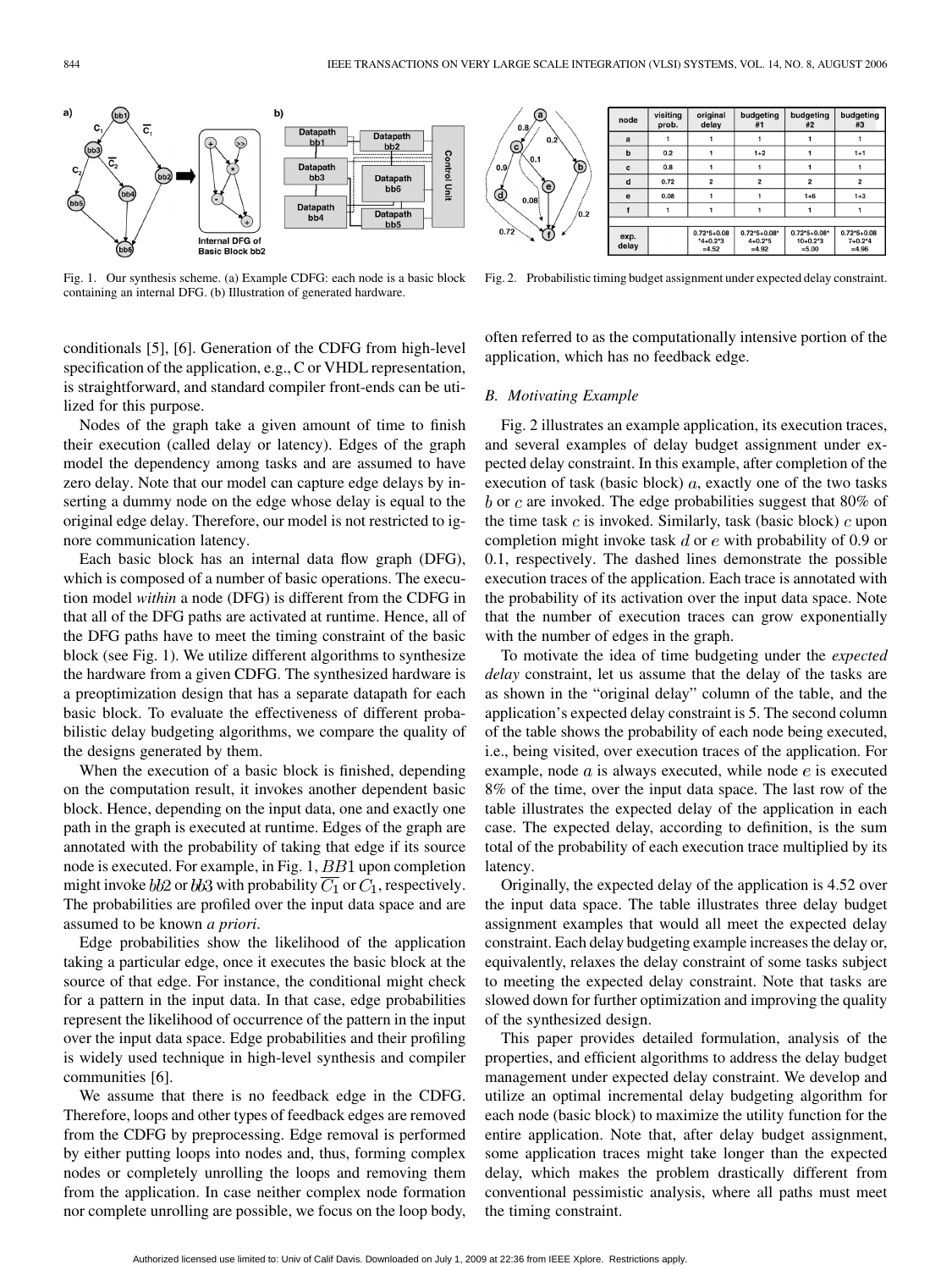#### III. RELATED WORK

<span id="page-2-0"></span>The concepts of slack and timing relaxation have been extensively studied in the synthesis community. Time budgeting on directed acyclic graph, while different in principle, relates to the conventional slack idea [\[7\].](#page-10-0) However, our problem at hand is different due to the soft real-time constraints and the probabilistic nature of the required analysis. The budgeting problem on a graph (both temporal and spatial budgeting) has been studied for many different applications. Timing-driven placement and floor planning is one such example, during which the issue of delay budgeting has been addressed by several researchers [\[8\]–\[10\],](#page-10-0) [\[10\]–\[12\]](#page-10-0). Moreover, delay budgeting has been utilized to perform gate and wire sizing for power optimization. Under a given timing constraint, budget management can be applied to find a set of nodes or edges in the netlist graph such that their physical size or power dissipation can be reduced by mapping to smaller or power-efficient cell instances with larger delays from a target library [\[9\]](#page-10-0), [\[13\], \[14\]](#page-10-0). High-level synthesis is another application, in which timing slack of the operations is utilized for optimization in area and power. Examples are the algorithms and techniques developed for area minimization in a pipelined datapath [\[15\]](#page-10-0) and power minimization under timing constraint [\[16\], \[17\].](#page-10-0)

The techniques employed in above papers are suboptimal heuristics driven from Zero Slack Algorithm [\[18\]](#page-10-0) and MISA [\[19\].](#page-10-0) In our previous result [\[20\]](#page-10-0), we solved various nonprobabilistic formulations of the problem through a unified theoretical framework. In this paper, we extend our previous work to incrementally solve the problem of delay budget assignment for each basic block of the CDFG. We develop a probabilistic analysis framework that considers the stochastic behavior of the application.

## IV. TARGET APPLICATION DOMAIN

We focus on the class of soft real-time applications that perform intensive computations and demand hardware realizations to exhibit satisfactory performance. Examples include multimedia applications such as video encoding/decoding, image compression, and audio playback. Such applications are characterized by their intensive, periodic, heavily input-data-dependent (content-dependent), and loss-tolerant behavior.

While intensity and periodicity impose timing constraints on the designs that target such applications, loss tolerance allows occasional violations of the timing constraint for infrequent input data. For example, a video decoder can occasionally skip a frame without affecting the user experience. For such application domains, guaranteeing an expected delay for each period of execution is as good as maintaining a hard timing constraint. We argue that the former should be preferred due to the potentials of further optimizations under softer timing constraints.

In this paper, we target the aforementioned class of applications and, hence, assume that the application demands a guarantee on the expected delay. Furthermore, we assume that the input data or a representative subset of it is available at design time. This is a reasonable assumption that allows us to profile the probability of execution traces of the application.



Fig. 3. (a) Example CDFG and its edge execution probabilities, execution traces, and trace execution probabilities. (b) Subgraph induced by node  $c$  and corresponding partial traces.

## V. FORMALIZATIONS AND PROBLEM STATEMENT

A given application can be represented as a directed acyclic graph  $G = (V, E)$ , where V is a set of vertexes and E is a set of directed edges. Each vertex  $v \in V$  represents a task (basic block) of the application that takes  $d_v$  units of time to perform its computation. When  $v_i$  finishes its computation, it invokes exactly one of its successor (dependent) nodes depending on the computation results. Fig. 3(a) illustrates an example CDFG.

Edge  $e_{ij} \in E$  models the data dependency between  $v_i$  and  $v_i$ , denoting that  $v_i$  can start its computation only when  $v_i$  is finished and  $e_{ij}$  is selected to continue the execution trace of the application. There is a probability  $p_{ij}$  associated with each  $e_{ij} \in E$  that corresponds to the probability of taking  $e_{ij}$  when node  $v_i$  finishes its computation, over the input data space. For example, in Fig. 3(a), the probability associated with edge  $e_{ac}$ is 0.1. This implies that, if node  $\alpha$  is executed, 10% of the time edge  $e_{ac}$  and 90% of the time edge  $e_{ab}$  would be taken over the input data space. Similarly, for each node  $v_i$ , its probability  $p_i$  is defined as the probability of the execution trace visiting node  $i$ . For example, in Fig. 3(a),  $p_b$  is 0.72 and  $p_c$  is  $0.08+0.06 = 0.14$ , because node  $c$  can be executed via two distinct traces. It is straightforward to observe that

$$
\forall v_i \in V \sum_{j \in \text{fanout}(i)} p_{ij} = 1. \tag{1}
$$

A source node  $s \in V$  is a vertex without incoming edges, and a sink node  $t \in V$  is a vertex without outgoing edges. We assume that there is exactly one source and exactly one sink node in  $G$ . Note that an application graph with more than one sink node can be transformed to comply with this constraint by adding a dummy sink with zero delay and connecting all application sink nodes to it.

An execution trace (or simply a trace) of the application is a directed path from s to t in  $G$ . Let  $XT$  be the set of execution traces of G. XT will contain  $T_1, T_2, T_3$ , and  $T_4$  for the example in Fig. 3(a). Note that  $\mid XT \mid can$  grow exponentially with respect to  $\mid E \mid$ . A trace can be represented by the edges that appear in the path from s to t. We use the notion  $e_{si} \rightarrow e_{ij} \rightarrow$  $\cdots \rightarrow e_{ut}$  to represent the constituting edges of a trace. For the example in Fig. 3(a),  $T_3$  is represented as  $e_{sa} \rightarrow e_{ac} \rightarrow e_{ct}$ .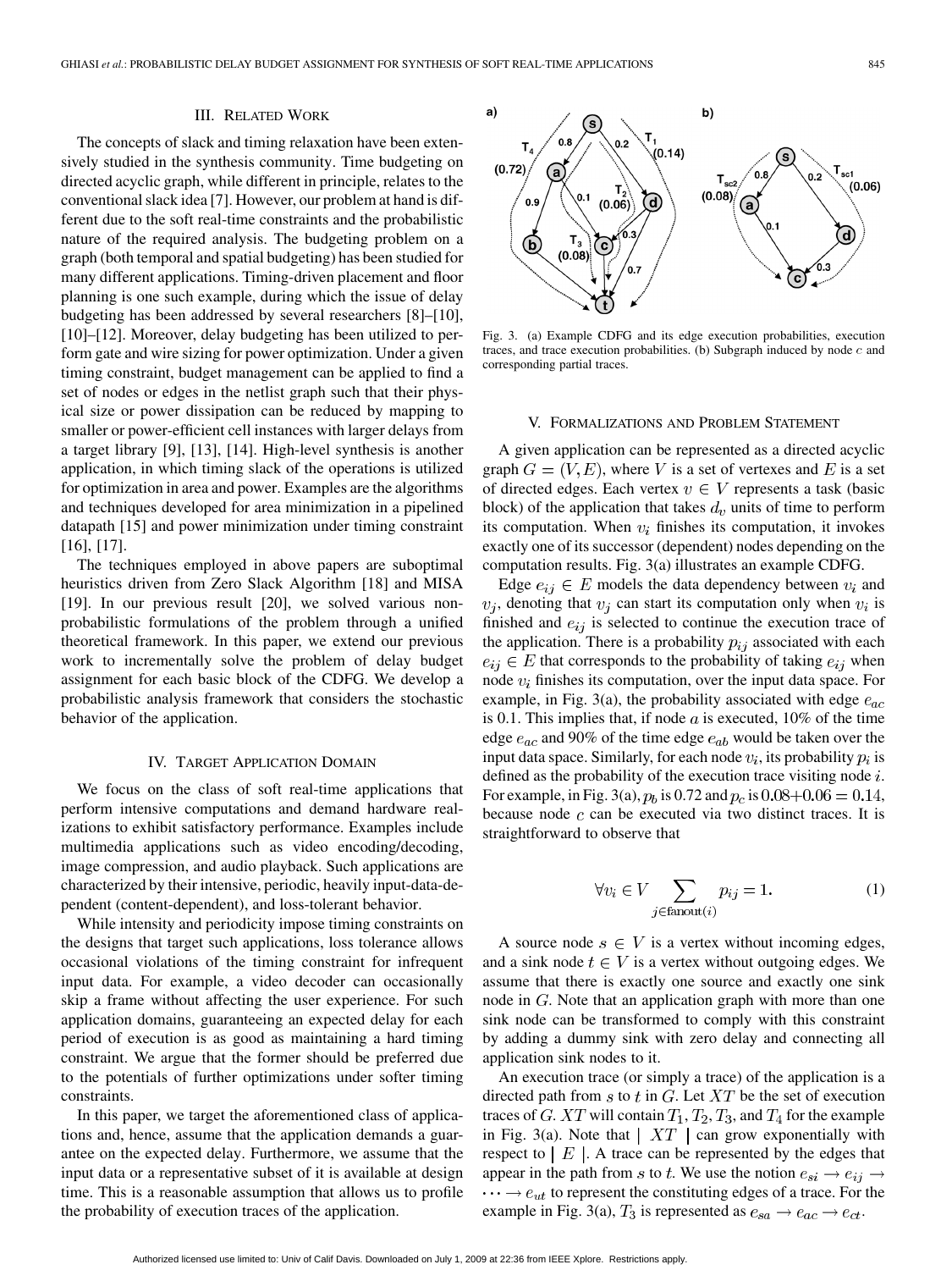<span id="page-3-0"></span>The probability of an execution trace  $x = e_{si} \rightarrow e_{ij} \rightarrow$  $\cdots \rightarrow e_{ut}$  or  $P_x$  is defined as the probability of the application taking  $x$  at runtime, over the input data set. Assuming that the edge probabilities are independent, the execution probability of a trace  $x = e_{si} \rightarrow e_{ij} \rightarrow \cdots \rightarrow e_{ut}$  is equal to  $P_x = p_{si}p_{ij} \dots p_{ut}$ . The runtime or delay of trace x or  $D_x$  is defined as the application's runtime when taking trace  $x$  and is equal to  $D_x = d_s + d_t + d_y + \cdots + d_u + d_t$ . In [Fig. 3\(a\)](#page-2-0), both edges and traces are annotated with their execution probability. The probability of execution traces are shown within parentheses.

The expected value of a random variable is defined as the probability of each possible value multiplied by the value itself, summed over possible values of the variable. Consequently, the expected execution delay of an application is the sum of the execution delay of a trace times the likelihood of that trace being taken at runtime, over all possible execution traces. The following equations quantify the sum of trace execution probabilities, and the expected execution delay of an application:

$$
\sum_{x \in XT} P_x = 1 \tag{2}
$$

$$
d_{\exp}(G) = \sum_{x \in XT} P_x D_x.
$$
 (3)

A partial execution trace refers to a subset of an execution trace that connects two nodes that lie on the trace. Let  $x_{i,j}$  denote a partial execution trace that starts from node  $i$  and finishes at node j. We use  $XT_{ij}$  to refer to the set of all possible  $x_{ij}$  (i.e., all possible partial execution traces that start at  $i$  and finish at j). We define  $P_{x_{ij}}$  and  $P_{ij}$  as the probability of the execution of a particular partial trace  $x_{ij}$  or one of the traces in  $XT_{ij}$ , respectively. By definition,  $P_{st} = 1$ . Example partial traces  $T_{sc1}$ and  $T_{sc2}$  are depicted in [Fig. 3\(b\)](#page-2-0).

Note that we use the lower case variables  $d$  and  $p$  when referring to the delay of a node and probability of a/an node/edge, respectively. The upper case variables  $D$  and  $P$  denote the delay and probability of a (partial) trace. A node  $i \in G$  induces a subgraph in  $G$  that is composed of nodes and edges that can be visited by some  $x_{si}$ . We extend the notion of expected delay to such induced subgraphs, that is,  $d_{exp}(G_i)$  is the expected delay of the subgraph, induced by treating node  $i$  as the sink node. [Fig. 3\(b\)](#page-2-0) illustrates the subgraph induced by node  $c$  in the example graph. Considering the notion of partial execution trace, we can write

$$
\forall v_i \in V \qquad p_i = \sum_{x_{si} \in XT_{si}} P_{x_{si}} \tag{4}
$$

$$
\forall v_i \in V \qquad d_{\exp}(G_i) = \sum_{x_{si} \in XT_{si}} P_{x_{si}}. D_{x_{si}}.
$$
 (5)

Now, we can move on to defining the problem. Let us assume that each node  $v_i \in V$  utilizes a unit of slowdown in its delay with weight  $w_i$ . Intuitively,  $w_i$  represents the gain produced by relaxing the local timing constraint of a node with a unit delay. For example,  $w_i$  might represent the power savings of the hardware realizing a basic block (a node in the CDFG) with a unit relaxation of its deadline. The value of  $w_i$  depends on the structure of the basic block modeled by  $v_i$  among other factors. [Section VII](#page-4-0) explains our analysis and methodology for accurately estimating the  $w$  vector for a given application. The problem of timing budget management for soft real-time applications can be formally stated as follows.

- Given are  $G(V, E)$ , vectors p, d, and w, and an expected delay constraint  $D_{\text{max}}$ .
- The objective is to determine a delay budget  $b_i$  for each  $v_i \in V$  and to

$$
\text{maximize} \sum_{v_i \in V} w_i \cdot b_i, \qquad b_i \in \mathbf{Z}^+
$$

Note that the delay of node  $v_i$  after assigning the delay budget would be  $d_i + b_i$ . Intuitively, this objective function tries to maximize the gain by maximizing the total weighted slow down of nodes. We assume that the gain at each node is a linear function of the slow down. This is rather accurate for some utility functions such as area (see [Section IX\)](#page-6-0) and provides a decent tradeoff between the quality and optimization runtime for some other design metrics such as power [\[21\].](#page-10-0)

Such that the expected delay of the application is not larger than the given constraint, that is,

$$
d_{\exp}(G) = \sum_{\forall x \in XT} P_x . D'_x \le D_{\max}
$$

where  $D'_x$  is the updated delay of trace x after slowing down the nodes by vector *.* 

In practice, the application, its timing constraint, and the library elements are the only inputs to the problem. Hence, the remaining input parameters, vectors  $p$ ,  $d$ , and  $w$ , have to be determined from application's structure and behavior. The edge probabilities are determined by profiling the execution traces over input data space. In [Section VII](#page-4-0), we prove several theorems according to which vectors  $d$  and  $w$  can be easily determined for a given problem instance.

#### VI. TRACTABLE EXPECTED DELAY CALCULATION

By definition, the expected execution delay of an application can be calculated using (3). However, the number of execution traces of an application often grows exponentially with respect to the problem size (i.e., the number of nodes or edges in the graph). Therefore, the complexity of a definition-based approach to calculating the expected delay can be prohibitive. In this section, we prove some interesting properties of the problem by which we can rapidly relate the expected delay of the application to parameters that are easy to calculate from problem inputs.

*Theorem 1:* The expected delay of an application under execution model explained in [Section V](#page-2-0) can be calculated using the following equation in  $O(E)$  (note that each edge has to be traversed once to determine node visiting probabilities):

$$
d_{\exp}(G) = \sum_{v_i \in V} d_i \cdot p_i.
$$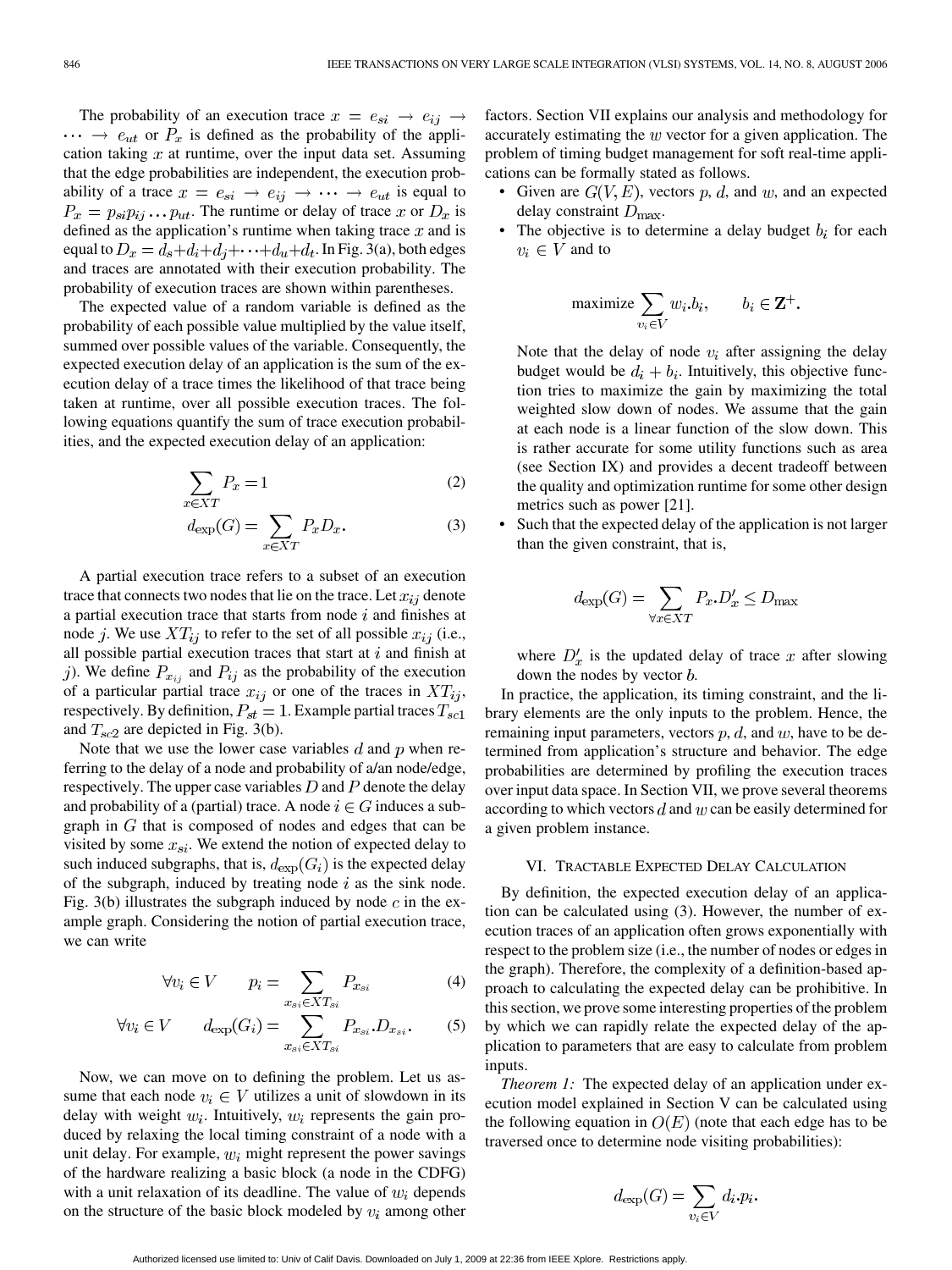<span id="page-4-0"></span>

Fig. 4. Nodes are visited once per each outgoing edge during expansion of the recursive (6). Node w contributes  $(p_1 + p_2 + p_3) \cdot d_{\exp}(G_w) = d_{\exp}(G_w)$  to the application's expected delay.

*Proof Outline:* We break the execution traces over fanins of  $t$ . Fig. 4 assists in visualizing the following equations:

$$
d_{\exp}(G) = \sum_{x \in XT} P_x D_x = \sum_{x_{si} \in XT_{si}} \sum_{e_{it}} [(P_{x_{si}} \cdot p_{it})(D_{x_{si}} + d_t)]
$$
  
\n
$$
= d_t \cdot \sum_{x_{si} \in XT_{si}} \sum_{e_{it}} (P_{x_{si}} \cdot p_{it})
$$
  
\n
$$
+ \sum_{x_{si} \in XT_{si}} \sum_{e_{it}} (P_{x_{si}} \cdot p_{it} \cdot D_{x_{si}})
$$
  
\n
$$
= d_t \cdot P_{st} + \sum_{e_{it}} \sum_{x_{si} \in XT_{si}} (P_{x_{si}} \cdot p_{it} \cdot D_{x_{si}})
$$
  
\n
$$
= d_t \cdot P_{st} + \sum_{e_{it}} p_{it} \cdot \sum_{x_{si} \in XT_{si}} (P_{x_{si}} \cdot D_{x_{si}})
$$
  
\n
$$
= d_t \cdot P_{st} + \sum_{e_{it}} p_{it} \cdot d_{\exp}(G_i).
$$
 (6)

Equation (6) presents a recursive method to calculate the expected delay of  $G$  based on the partial expected delay at fanins of t. We can reuse (6) for subgraphs induced by fanins of  $t$  to plug in the expanded forms for  $d_{\exp}(G_i)$  and eliminate the recursion. A nonrecursive solution is favorable due to its practicality and improved complexity, especially if it leads to a closed-form expression, which is easy to calculate.

When expanding (6), each edge is considered exactly once in reverse topological order. For each edge  $e_{ij}$ , the source node *i* contributes to  $d_{\exp}(G)$  with the term  $p_{ij}.d_{\exp}(G_i)$ . Interestingly, the addition of all such terms for fanouts of a node is equal to  $d_{\text{exp}}(G_i)$  due to [\(1\).](#page-2-0) Hence, we can reuse (6) to expand  $d_{\exp}(G_i)$ , which would contribute to  $d_{\exp}(G)$  with the term  $d_i \cdot P_{si}$ . However,  $P_{si}$  is the probability of the execution trace visiting node  $i$  over the input data space, which is equal to  $p_i$ , by definition.

Theorem 1 provides a very intuitive expression for the expected delay: the contribution of a node to the application's expected delay is its intrinsic delay times the likelihood of that node being visited during application runtime (no matter what trace is being taken as long as the node is being executed). In addition, it raises the point that infrequently visited nodes can be assigned large delay budgets with little effect on the application's expected delay. This problem is further analyzed in future sections.

## VII. TIMING BUDGET MANAGEMENT FOR BASIC BLOCKS

The problem of delay budget management for CDFGs has two stages. First, the extra delay budget (timing constraint relaxation) has to be assigned to each node of the graph (basic block). Subsequently, it has to be distributed onto functional units inside the basic block to improve design utility. In this section, we discuss the problem of intra basic block delay budgeting and its connection with the problem formulated in [Section V.](#page-2-0) We leverage the existing techniques for basic-block-level time budgeting and present properties of the problem that enable us to quickly and efficiently determine the proper weights for basic blocks (vector  $w$  in [Section V\)](#page-2-0).

The execution model for the DFG of each basic block is different from the CDFG model we presented for soft real-time applications (see [Fig. 1\)](#page-1-0). Specifically, all of the execution traces of a DFG are activated at runtime and, therefore, all of them have to meet the timing constraint. Existing techniques offer polynomial-time algorithms to maximize the total delay budget assigned to operations of a DFG under delay constraints [\[20\]](#page-10-0), [\[7\].](#page-10-0) The most efficient existing technique converts the problem into a weighted edge budgeting instance and injects delay units onto *selected* edges, until all of the edges become critical.

#### *A. Incremental Time Budgeting for Basic Blocks*

The timing constraint for each basic block cannot be less than its critical path. The weight assigned to each basic block (vector  $w$  in [Section V\)](#page-2-0) determines its potential for utilizing additional units of relaxation in its timing constraint. Ideally, we would like the weight to be an easy-to-calculate function of the DFG's structure. In this subsection, we utilize an existing optimal method for edge budgeting on DFGs to determine the weight vector  $w$  for basic blocks.

In the graph representation of an application, so far, we have assumed that nodes incur delay and edges have zero delay. Equivalently, we can assume that edges incur delay and nodes have zero delay. The assumption is not restrictive, because nodes with nonzero delay in the original graph can be modeled using standard node splitting, followed by proper delay assignment to the edges connecting split nodes. [Fig. 6](#page-5-0) illustrates this process. Therefore, in the remainder of this paper, we assume that edges incur delay and nodes have zero delay. Consequently, delay relaxation can be assigned to edges, and we focus on the edge budgeting problem, which handles node budgeting as a special case (see [Fig. 6\)](#page-5-0).

Formally, a DFG  $H(V, E)$  is a directed acyclic graph. Assume that two dummy nodes called super input (*SI*) and super output (*SO*) are connected to the primary inputs and primary outputs of  $H$  to make it single input/output. We can state the following [\[20\]](#page-10-0).

*Definitions:* A subset of edges of  $H$  is called a *cut* if and only if every *SI* to *SO* path contains exactly one edge of the set (see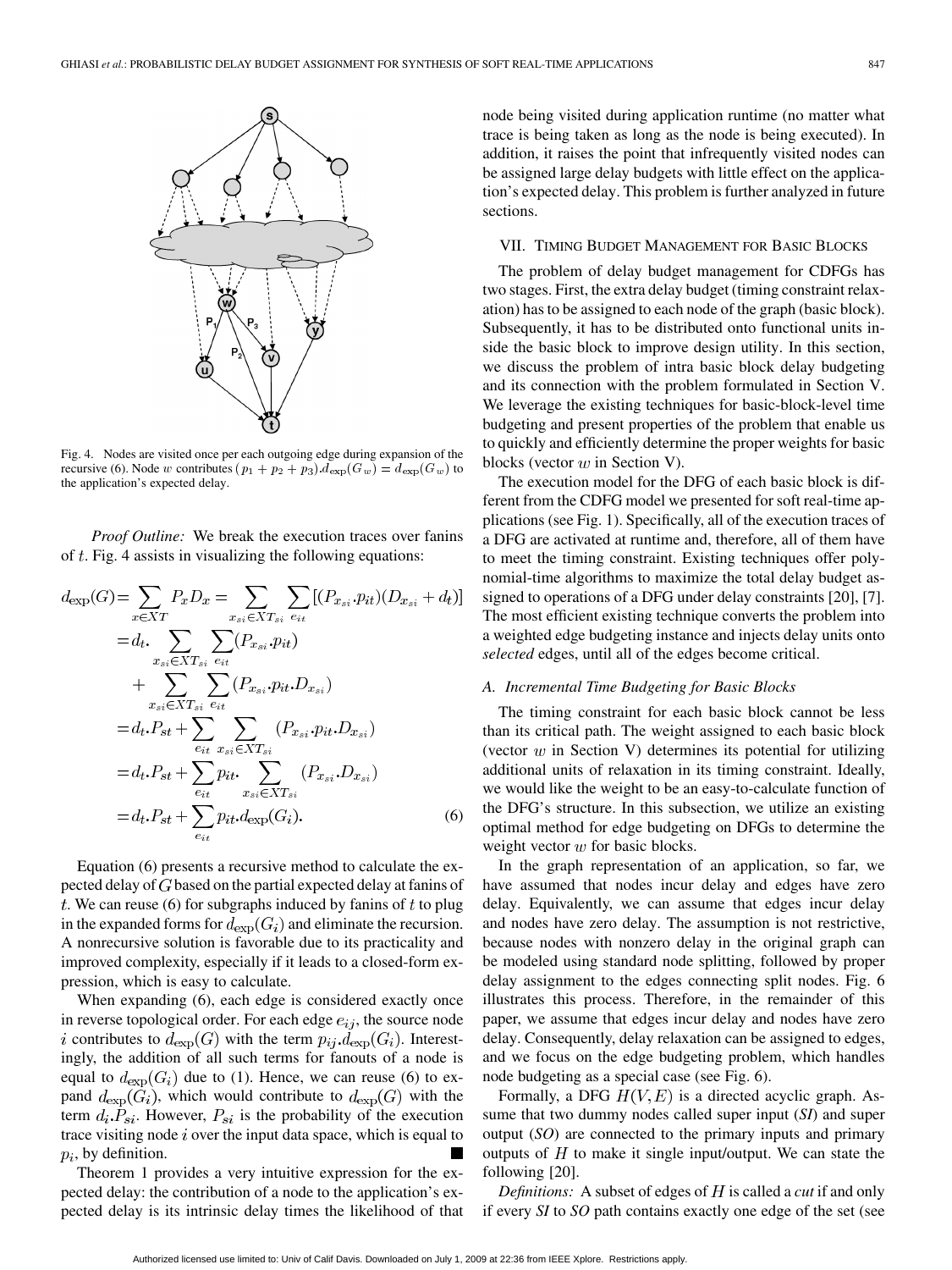<span id="page-5-0"></span>

Fig. 5. (a) Sample DFG and a sample cut are shown. (b) Corresponding edge graph. The edges in the cut correspond to dark nodes. (c) The transitive closure of the edge graph. The cut corresponds to the maximum independent set here.



Fig. 6. Node budgeting instance is transformed to an edge budgeting one.

Fig. 5). Graph  $H^*(V^*, E^*)$  is called the intersection graph (or edge graph) of  $H(V, E)$ , if there is a node  $v_{ij}^* \in V^*$  for every  $e_{ij} \in E$ , and there is an edge  $e_{ijk}^*$  between  $v_{ij}^*$  and  $v_{jk}^*$ .

*Lemma 2:* A cut in H corresponds to an *independent set* of the transitive closure of  $H^*$  ( $H^{*t}$ ). In the transitive closure, if there is an edge from node  $v_x$  to  $v_y$  and from  $v_y$  to  $v_z$ , there is also an edge from  $v_x$  to  $v_z$ . We use  $H<sup>t</sup>$  to represent the transitive closure of  $H$ . Similarly, a weighted cut in  $H$  corresponds to a *weighted independent set* of the transitive closure of  $H^*(H^{*t})$ . The cut with the maximum weight in  $H$  (weighted max cut) corresponds to the maximum weighted independent set (MWIS) in  $H^{*t}$ .

Note that, although finding the maximum (weighted) independent set of an arbitrary graph is known to be NP-complete, it can be solved in polynomial time for transitive graphs [\[22\].](#page-10-0)

*Definitions:* Let  $Gain = OPT(H, T)$  denote the maximum amount of weighted delay budget that can be added to the edges of DFG H under timing constraint T. Let graph  $H_b$  be the new DFG that is formed by adding the delay budgets to the edges of H. Hence,  $H_b$  has the same structure as  $H$ , however, the delay of its edges are different.

The authors in [\[20\]](#page-10-0) present a polynomial combinatorial algorithm for determining  $Gain = OPT(H, T)$  and  $H_b$ , however, we are not concerned with the algorithm details and treat it as an available black box here.



Fig. 7. Maximum possible slow down of basic block operations versus timing constraint.

*Lemma 3:* For a given instance of the weighted edge budgeting problem with critical path equal to  $T$ 

Gain = 
$$
OPT(H, T + \Delta_T)
$$
 =  $OPT(H, T)$  +  $OPT(H_b, \Delta_T)$   
=  $OPT(H, T) + \Delta_T |$  M WIS $(H_b^{*t}) |$   
=  $OPT(H, T) + \Delta_T |$  M WIS $(H^{*t}) |$ 

Lemma 3 states that, if the timing constraint  $T$  is increased by  $\Delta_T$ , we do not need to recalculate the solution from scratch. It provides an optimal incremental method to extend the solution under timing constraint  $T$  to another solution under timing constraint  $T + \Delta_T$ . To extend the solution, more specifically, the budget of the edges that form a weighted-max-cut (a cut with the maximum weight) will be increased by  $\Delta_T$ . Such edges correspond to the MWIS in the transitive intersection graph of the problem instance (see Fig. 5). Therefore, incremental calculation of the edge delay budgets for various values of timing constraint can be performed quite rapidly.

Caution has to be taken when applying delay budget to MWIS of a problem instance. Although MWIS can be used to augment an existing solution under timing constraint T to  $T + \Delta_T$ , it *cannot* correctly solve the instance for timing constraint  $T$ . Previous work has discussed and investigated this issue [\[19\]](#page-10-0).

*Corollary 4:* The maximum total delay budget that can be added to the edges of a DFG  $H$  under timing constraint is a linear function of the relaxed timing constraint. Namely

$$
OPT(H, T') = OPT(H, T)
$$
  
+ 
$$
(T' - T) | MWIS(H^{*t}) | T' \ge T.
$$

In other words, the gain versus timing constraint graph is a line with a slope of  $\mid$  MWIS( $H^{*t}$ )  $\mid$ . Fig. 7 visualizes the relationship between  $OPT(H, T')$  and T'. The slope of the line determines the weight of each basic block  $(w_i)$ .

*Corollary 5:* For the problem presented in [Section V](#page-2-0), the minimum delay of each node  $d_i$  is equal to the critical path of the corresponding basic block. The weight of each basic block  $w_i$  is equal to  $|MWIS(H^{*t})|$ , where H represents the DFG of the basic block. The cardinality of the maximum weighted independent set of transitive closure of H or  $\mid M W I S (H^{*t}) \mid$ can be determined using existing results [\[22\]](#page-10-0).

In summary, the linear increase of the maximum total weighted delay budget with the timing constraint for each basic block provides a fast and accurate method to determine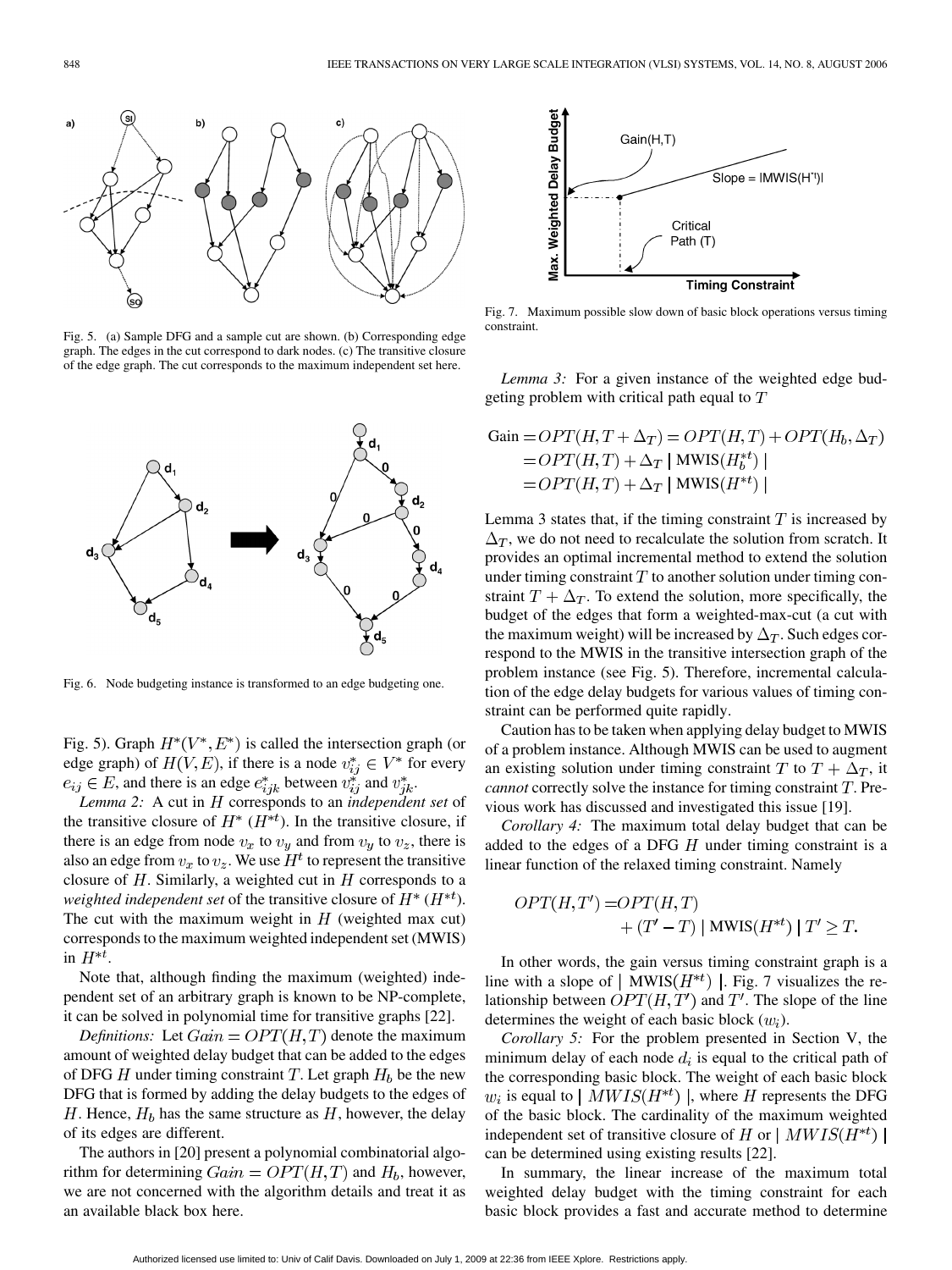<span id="page-6-0"></span>the delay vector  $d$  and the weight vector  $w$  for the original problem (i.e., delay budgeting for soft real-time applications). Once the original problem is solved and individual timing constraints for each basic block are determined  $(d_i + b_i)$ , existing basic-block-level techniques can be utilized to assign the delay budget to basic block operations.

## VIII. TIMING BUDGET MANAGEMENT FOR CDFGS

Considering the arguments and results presented in [Sections VI](#page-3-0) and [VII](#page-4-0), here we reformulate the CDFG time budgeting problem and present our methodology to solve it. For developing the technique, note that vectors  $d, w$ , and  $p$  (node probabilities) can be determined using polynomial-efficient algorithms from problem structure and characteristics of the operations in the library. The problem of timing budget management for CDFGs ([Section V](#page-2-0)) is equivalent to the following.

- Given are  $G(V, E)$ , a library of functional units for implementing operations in  $G$ , vector  $p$  for edges, and an expected delay constraint  $D_{\text{max}}$ . Determined are vectors  $d$ ,  $w$ , and  $p$  for nodes.
- The objective is to determine a delay budget  $b_i$  for each  $v_i \in V$  and to

$$
\text{maximize} \sum_{v_i \in V} w_i b_i, \qquad b_i \in \mathbf{Z}^+
$$

Note that the delay of node  $v_i$  after assigning the delay budget would be  $d_i + b_i$ .

Such that the expected delay of the application is not larger than the given constraint, i.e.,

$$
d_{\exp}(G) = \sum_{\forall v_i \in V} p_i \cdot d_i' = \sum_{\forall v_i \in V} p_i \cdot (d_i + b_i) \le D_{\max}
$$

or equivalently

$$
\sum_{\forall v_i \in V} p_i.b_i \leq D_{\max} - \sum_{\forall v_i \in V} p_i.d_i = D_{\max}^*
$$

where  $p_i$  is the probability of node  $v_i$  being executed over input data space (on any trace), and  $d'$  is the updated delay of nodes (basic blocks) after slowing them down by vector *.* 

Interestingly, the problem is transformed into maximizing a linear expression of budget variables under the constraint of another linear expression of budget variables. For arbitrary  $G, D_{\text{max}}$ , and edge p vector, the coefficients of the linear expressions ( $w$  and node  $p$  vectors) are arbitrary. Therefore, the problem is equivalent to the general integer knapsack problem, which is proved to be NP-complete [\[23\].](#page-10-0) It follows that off-the-shelf available dynamic programming solutions with pseudopolynomial complexity (with respect to timing constraint) and strongly polynomial  $\epsilon$ -approximation algorithms are both applicable to the problem at hand [\[23\], \[24\].](#page-10-0)

For real-life CAD problems with practical graph size and timing constraints, exact pseudopolynomial algorithms reflect reasonable performance. For example, integer linear programming (ILP) only took 0.06 s on an ordinary PC to solve our largest problem instance. Section IX discusses the details of our experience in practice.

After solving the aforementioned problem and determining the vector  $b$ , each basic block is assigned a local timing constraint, namely, basic block  $i$  is assigned the timing constraint  $d_i + b_i$ . Then, the existing DFG-based timing budget management algorithm [\[20\]](#page-10-0) can be applied to all of the basic blocks to assign delay budgets to the operations of each DFG. The delay budget of an operation allows optimization of the operation or smart selection of the operation from the given library. The expected delay of the application is met by formulation and properties of the problem. The procedure is summarized in Algorithm *PTBM* (Probabilistic Timing Budget Manager).

**Algorithm 1** Algorithm PTBM (Probabilistic Timing Budget Manager)

Input:  $G(V, E), p_{ij}, D_{\text{max}}, BB_i$ , and a library of operations in  $G$ 

Output:  $b_i$ 

Let  $d_i$  be the critical path delay of  $BB_i$ ;

Let 
$$
w_i = |M W I S (BB_i^{*t})|
$$

Let  $p_s = 1$ ;

**for all**  $v_i$  in topological order **do** 

**for all**  $v_i \in \text{fanins}(v_i)$  **do** 

$$
Let p_j + = p_i \cdot p_{ij};
$$

**end for**

**end for**

Let 
$$
D_{\text{max}}^* = D_{\text{max}} - \sum p_i d_i;
$$

Run ILP solver to maximize  $\sum w_i b_i$  under  $\sum p_i b_i \leq D_{\text{max}}^*$ ;

Return  $b_i$ 

 $/ * d_i + b_i$  will be treated as local delay constraint for  $BB_i * / d_i$ 

## IX. DELAY BUDGET ASSIGNMENT DURING LIBRARY MAPPING

We applied the probabilistic budget assignment to the problem of library mapping during synthesis of CDFGs for multimedia applications. In this section, the setup of our experimental framework is described, and then the results are discussed.

## *A. Experimental Setup*

We utilize our delay budgeting technique during core-based datapath synthesis of application CDFGs. [Fig. 8](#page-7-0) illustrates our synthesis flow for mapping the applications to an FPGA device. We implemented the aforementioned probabilistic time budgeting algorithm to evaluate its impact on the datapath area. We compare and contrast its effectiveness against max-budgeting, which is a pessimistic optimal competitor (optimal under hard real-time constraint), and not performing delay budgeting. These three algorithms correspond to the three applications to analysis paths in [Fig. 8](#page-7-0).

We extract the application CDFG from the MediaBench [\[25\]](#page-10-0) test suite using SUIF compiler [\[26\]](#page-10-0) and Machine-suif [\[27\]](#page-10-0). Note that the MediaBench test suite is comprised of multimedia applications, which cope with our intensity, periodicity, loss tolerance,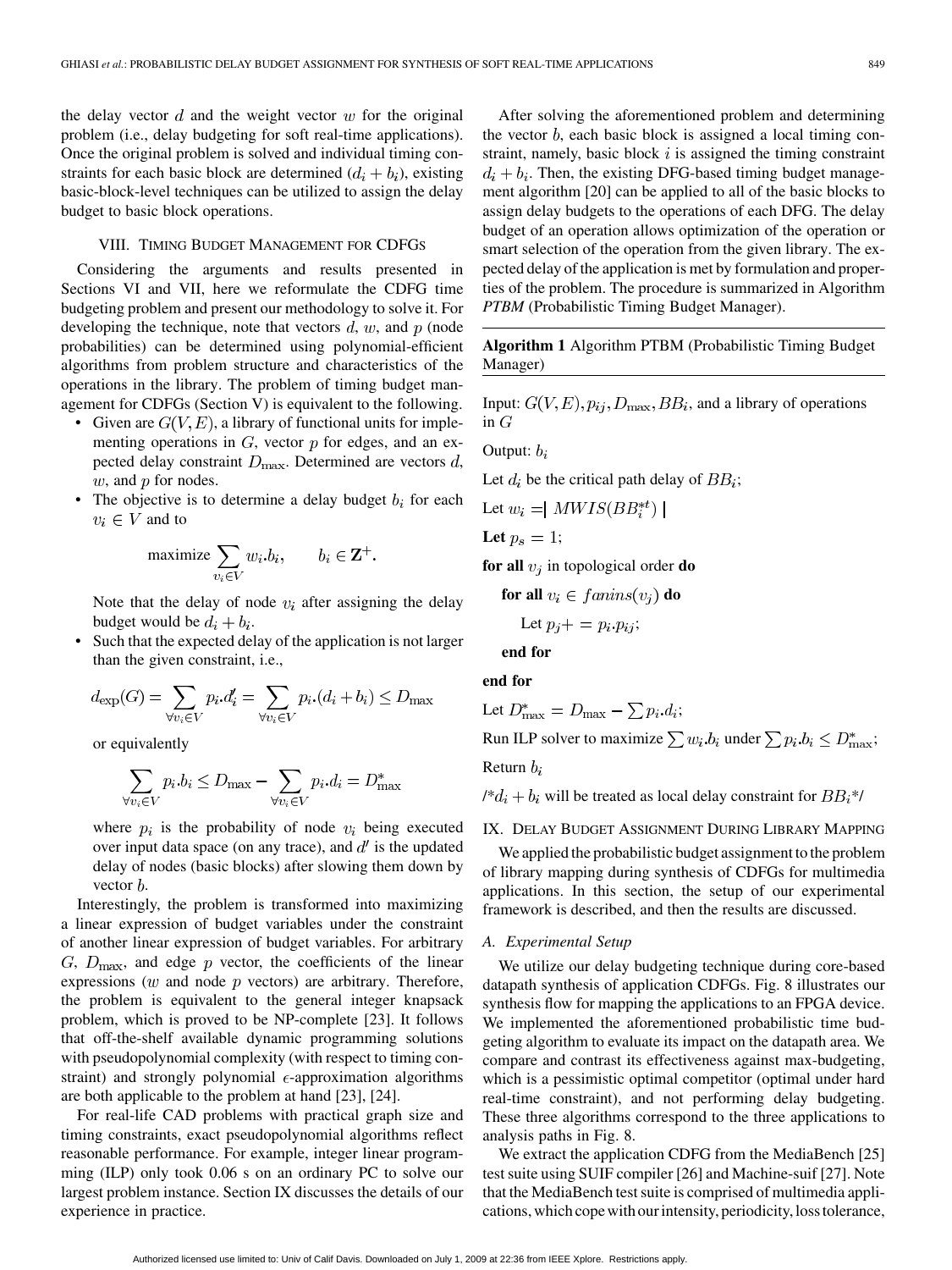<span id="page-7-0"></span>

Fig. 8. Comparison of delay budgeting schemes in CDFG synthesis targeting FPGAs.



Fig. 9. Percentage of execution time of mesa and mpeg2dec.

and content-sensitivity assumptions quite well ([Section IV\)](#page-2-0). In our experiments, the standard input data coming with the MediaBench test suite is used to maintain consistency and allow repetition of our experiments by other researchers. We apply the call graph profiling on our benchmarks in order to locate the computational kernels of the applications, and estimate the time spent in each subprogram of the application. We also analyze the kernels to select the compute-intensive subprograms as our benchmarks.

The call graph profiling results and the CDFG structures of the subprograms assist us in selecting the testbenches. The profiling results for mesa and mpeg2dec testbenches are shown in Fig. 9. Some subprograms that contribute significantly to the overall runtime due to intensive memory access or file I/O (such as *putbyte* or *floor* in mpeg2dec) are not considered for our experiments. Note that those benchmarks do not comply with our compute-intensity assumption, and their contribution to the datapath area is negligible. To the contrary, compute-intensive subprograms, such as *smooth-color* and *clear* in mesa and *reference-idct* in mpeg2dec that contribute significantly to the application runtime, are used for our experiments.

The testbenches are profiled to compute the edge probabilities required to perform probabilistic time budgeting. We use Halt (the Harvard Atom-Like Tool) [\[28\]](#page-10-0) to perform the edge profiling on CDFGs. After labeling and instrumenting the programs that contain computation kernels, we link the edge-profiling analysis routine with the instrumented programs and execute them

TABLE I CHARACTERISTICS OF BENCHMARK CONTROL DATA FLOW GRAPHS

| <b>CDFG</b>      | App.  | $#$ of Basic  | $#$ of ALU | Critical Path |
|------------------|-------|---------------|------------|---------------|
|                  |       | <b>Blocks</b> | Operations | (cycles)      |
| merge-upsample   | jpeg  | 6             | 16         | 14            |
| huff-decoder     | jpeg  | 19            | 33         | 28            |
| decode-mcu       | jpeg  | 37            | 66         | 52            |
| wripeg           | jpeg  | 37            | 49         | 48            |
| reference-idct   | mpeg2 | 10            | 29         | 33            |
| initial-sequence | mpeg2 | 26            | 46         | 76            |
| process-options  | mpeg2 | 47            | 59         | 50            |
| mpeg1dec-intra   | mpeg2 | 26            | 47         | 51            |
| mpeg2dec-intra   | mpeg2 | 36            | 69         | 56            |
| init             | mpeg2 | 25            | 44         | 46            |
| readparmfile     | mpeg2 | 84            | 112        | 82            |
| smooth-color     | mesa  | 36            | 61         | 54            |
| compute-row      | mesa  | 17            | 39         | 34            |
| clear            | mesa  | 15            | 37         | 31            |
| noise-power      | rasta | 72            | 192        | 168           |





Fig. 10. Area characteristics of the library multiplier cores.

to acquire the measured frequency of each edge. The calculations of the edge probabilities are done by tracing the forward edges of the CDFGs. The characteristics of our benchmarks are illustrated in Table I.

For experimentation purposes, we assumed that all of the operands are 8 b wide. Furthermore, we assumed that the timing constraint for each application is equal to its critical path latency. For probabilistic budgeting, timing is treated as a soft constraint, and the application's expected latency is guaranteed not to exceed the timing constraint. However, for max budgeting, which performs worst case analysis, the timing constraint is met for all of the input samples.

We used Xilinx CoreGen [\[29\]](#page-10-0) to generate parameterized hardware modules (cores) with different latencies. Xilinx synthesis (XST) and placement and routing tools [\[29\]](#page-10-0) are used in our flow to implement the designs and measure their area requirement. Our FPGA target platform is Xilinx VirtexE device  $XCV3200V$  with FG1156 package and speed grade  $-8$ . The Xilinx Integrated Software Environment (Xilinx ISE) version 6.3 was used for the experiments.

The major ALU operations (excluding data movement and memory access) in the selected application CDFGs are addition, subtraction, multiplication, division, and shifting. We characterized the area variations of the CoreGen library modules with respect to their latency. Fig. 10 demonstrates the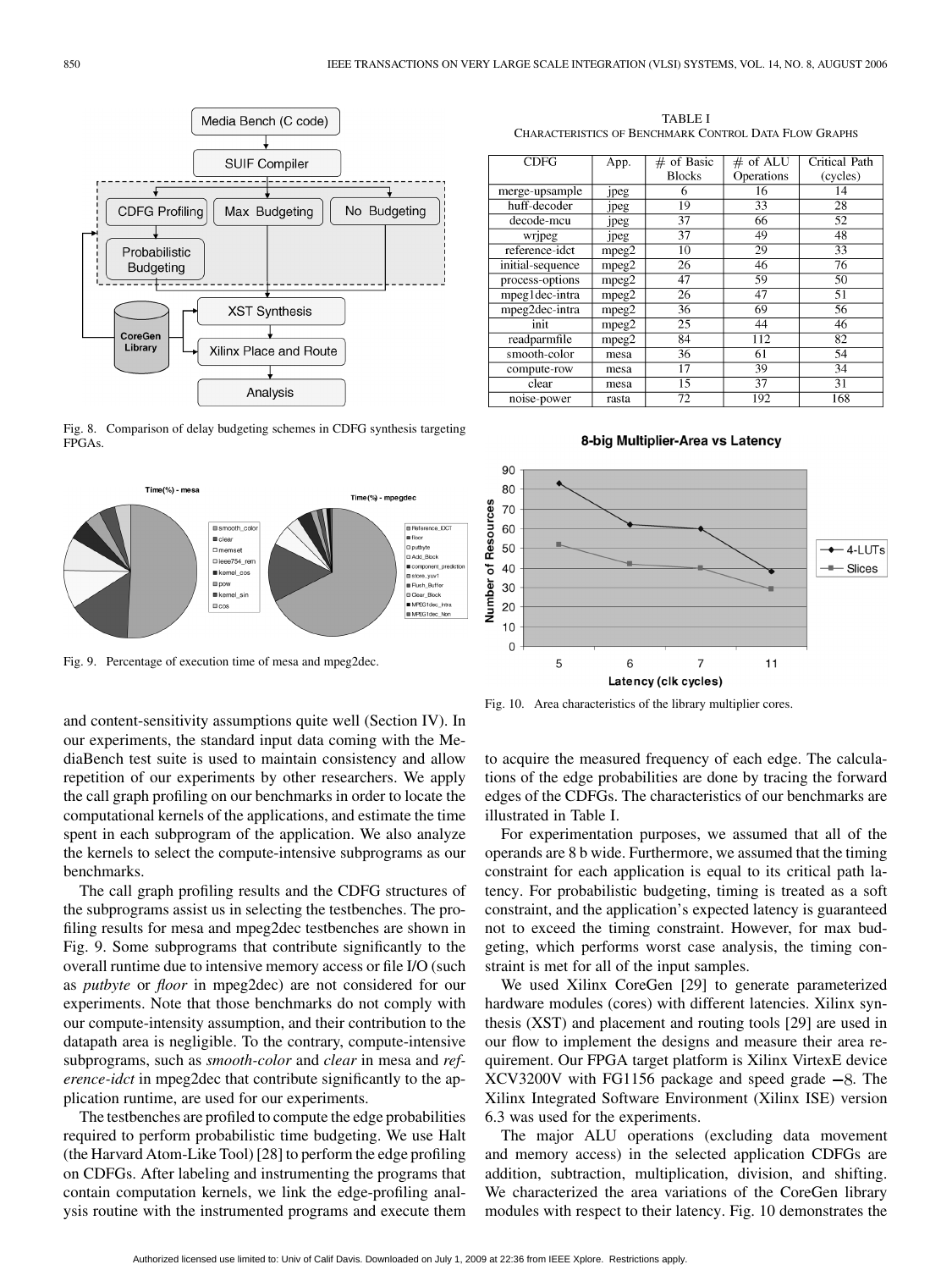<span id="page-8-0"></span>

| Benchmark        | Design Metric | Delay Budgeting Algorithms |                  |                   | Probabilistic vs. Max | Probabilistic vs. No-Budgeting |  |
|------------------|---------------|----------------------------|------------------|-------------------|-----------------------|--------------------------------|--|
|                  |               | No-budgeting               | Probabilistic    | Max-budgeting     | (Improvement %)       | (Improvement %)                |  |
|                  | LUT count     | 820                        | 746              | 780               | 4.15                  | 9.02                           |  |
| merge-upsample   | Slice count   | 695                        | 656              | 682               | 3.74                  | 7.37                           |  |
|                  | Total budget  | $\mathbf{0}$               | 14               | 12                | 16.67                 | $\sim$                         |  |
|                  | Relaxed nodes | $\overline{0}$             | $\overline{4}$   | 2                 | 100.00                | $\sim$                         |  |
|                  | LUT count     | 1104                       | 1002             | 1040              | 3.44                  | 9.24                           |  |
| huff-decoder     | Slice count   | 984                        | 936              | 960               | 2.44                  | 4.88                           |  |
|                  | Total budget  | $\boldsymbol{0}$           | 13               | 15                | 15.38                 | $\overline{\phantom{a}}$       |  |
|                  | Relaxed nodes | $\mathbf{0}$               | 6                | $\overline{4}$    | 50.00                 |                                |  |
|                  | LUT count     | 1820                       | 1582             | 1726              | 7.80                  | 13.08                          |  |
| decode-mcu       | Slice count   | 1574                       | 1458             | 1520              | 3.94                  | 7.37                           |  |
|                  | Total budget  | $\boldsymbol{0}$           | 19               | 14                | 35.71                 | $\sim$                         |  |
|                  | Relaxed nodes | $\boldsymbol{0}$           | 6                | 3                 | 100.00                |                                |  |
|                  | LUT count     | 1051                       | 882              | 959               | 7.33                  | 16.08                          |  |
| wrjpeg           | Slice count   | 633                        | 546              | 583               | 5.85                  | 13.74                          |  |
|                  | Total budget  | $\boldsymbol{0}$           | 16               | 12                | 33.33                 | $\bar{\phantom{a}}$            |  |
|                  | Relaxed nodes | $\overline{0}$             | $\overline{4}$   | $\overline{2}$    | 100.00                | $\overline{\phantom{a}}$       |  |
|                  | LUT count     | 887                        | 816              | 847               | 3.60                  | 8.00                           |  |
| reference-idct   | Slice count   | 770                        | 736              | 752               | 2.08                  | 4.42                           |  |
|                  | Total budget  | $\boldsymbol{0}$           | 13               | 12                | 8.33                  | $\ddot{\phantom{1}}$           |  |
|                  | Relaxed nodes | $\boldsymbol{0}$           | 5                | $\sqrt{2}$        | 150.00                |                                |  |
|                  | LUT count     | 1643                       | 1402             | 1482              | 4.87                  | 14.67                          |  |
| initial-sequence | Slice count   | 1025                       | 912              | 937               | 2.44                  | 11.02                          |  |
|                  | Total budget  | $\boldsymbol{0}$           | 26               | 23                | 13.04                 | $\Box$                         |  |
|                  | Relaxed nodes | $\boldsymbol{0}$           | 6                | $\overline{4}$    | 50.00                 |                                |  |
|                  | LUT count     | 1206                       | 935              | 1022              | 7.21                  | 22.47                          |  |
| process-option   | Slice count   | 730                        | 625              | 587               | 5.21                  | 19.59                          |  |
|                  | Total budget  | $\boldsymbol{0}$           | $25\,$           | 22                | 13.64                 | $\Box$                         |  |
|                  | Relaxed nodes | $\boldsymbol{0}$           | $\boldsymbol{7}$ | 5                 | 40.00                 |                                |  |
|                  | LUT count     | 1034                       | 878              | 957               | 7.64                  | 15.09                          |  |
| mpeg1dec-intra   | Slice count   | 624                        | 562              | 599               | 5.93                  | 9.94                           |  |
|                  | Total budget  | $\boldsymbol{0}$           | 18               | 13                | 38.46                 | $\overline{\phantom{a}}$       |  |
|                  | Relaxed nodes | $\boldsymbol{0}$           | $\tau$           | 3                 | 133.33                | $\sim$                         |  |
|                  | LUT count     | 1423                       | 1192             | 1276              | 5.90                  | 16.23                          |  |
| mpeg2dec-intra   | Slice count   | 911                        | 844              | 875               | 3.40                  | 7.35                           |  |
|                  | Total budget  | $\boldsymbol{0}$           | 22               | 16                | 37.50                 | $\bar{\phantom{a}}$            |  |
|                  | Relaxed nodes | $\boldsymbol{0}$           | $8\,$            | $\overline{4}$    | 100.00                | $\sim$                         |  |
|                  | LUT count     | 1012                       | 891              | 923               | 3.16                  | 11.96                          |  |
| init             | Slice count   | 625                        | 588              | 602               | 2.24                  | 5.92                           |  |
|                  | Total budget  | $\boldsymbol{0}$           | 15               | 13                | 15.38                 | $\sim$                         |  |
|                  | Relaxed nodes | $\boldsymbol{0}$           | 5                | 3                 | 66.67                 | $\bar{a}$                      |  |
|                  | LUT count     | 2655                       | 2150             | $\overline{2413}$ | 9.91                  | 19.02                          |  |
| readparmfile     | Slice count   | 1889                       | 1610             | 1736              | 6.67                  | 14.77                          |  |
|                  | Total budget  | $\boldsymbol{0}$           | 22               | 25                | $-12.00$              | $\bar{a}$                      |  |
|                  | Relaxed nodes | $\boldsymbol{0}$           | $8\,$            | 5                 | 60.00                 |                                |  |
|                  | LUT count     | 1591                       | 1322             | 1428              | 6.66                  | 16.91                          |  |
| smooth-color     | Slice count   | 1064                       | 964              | 1013              | 4.61                  | 9.40                           |  |
|                  | Total budget  | $\overline{0}$             | 15               | 17                | $-11.76$              | $\blacksquare$                 |  |
|                  | Relaxed nodes | 0                          | 7                | 4                 | 75.00                 | $\blacksquare$                 |  |
|                  | LUT count     | 988                        | 872              | 913               | 4.15                  | 11.74                          |  |
| compute-row      | Slice count   | 593                        | 552              | 572               | 3.37                  | 6.91                           |  |
|                  | Total budget  | $\mathbf{0}$               | 10               | 12                | $-16.67$              | $\blacksquare$                 |  |
|                  | Relaxed nodes | $\boldsymbol{0}$           | $\overline{4}$   | $\sqrt{2}$        | 100.00                | $\Box$                         |  |
|                  | LUT count     | 956                        | 861              | 899               | 3.97                  | 9.94                           |  |
| clear            | Slice count   | 571                        | 540              | 549               | 1.58                  | 5.43                           |  |
|                  | Total budget  | $\mathbf{0}$               | 9                | 11                | $-18.18$              | $\overline{\phantom{a}}$       |  |
|                  | Relaxed nodes | $\boldsymbol{0}$           | $\overline{4}$   | $\overline{c}$    | 100.00                |                                |  |
|                  | LUT count     | 5228                       | 3870             | 4820              | 18.17                 | 25.98                          |  |
| noise-power      | Slice count   | 3662                       | 2890             | 3425              | 14.61                 | 21.08                          |  |
|                  | Total budget  | $\boldsymbol{0}$           | 106              | 94                | 12.77                 | $\overline{\phantom{a}}$       |  |
|                  | Relaxed nodes | $\boldsymbol{0}$           | 26               | 19                | 36.84                 | $\overline{\phantom{a}}$       |  |
|                  | LUT count     | 1561.2                     | 1293.4           | 1432.3            | 8.89                  | 17.15                          |  |
| Average          | Slice count   | 1090                       | 1028.7           | 958.7             | 6.42                  | 12.04                          |  |
|                  | Total budget  | $\boldsymbol{0}$           | $23\,$           | 20.6              | 11.65                 | $\blacksquare$                 |  |
|                  | Relaxed nodes | $\boldsymbol{0}$           | $7.1\,$          | 4.3               | 67.19                 | $\Box$                         |  |

TABLE II QUALITY COMPARISON AMONG DELAY BUDGETING ALGORITHMS

area characteristic of the CoreGen sequential multiplier cores. The CoreGen shifting, addition, and subtraction cores implement latency variation by inserting registers and pipelining the operation. Therefore, slower implementations of shifting,

addition, and subtraction consume more area. In our experiment, consequently, we assigned the timing budget only to multipliers of the application CDFG. This has been achieved through assigning proper weights to different operations. We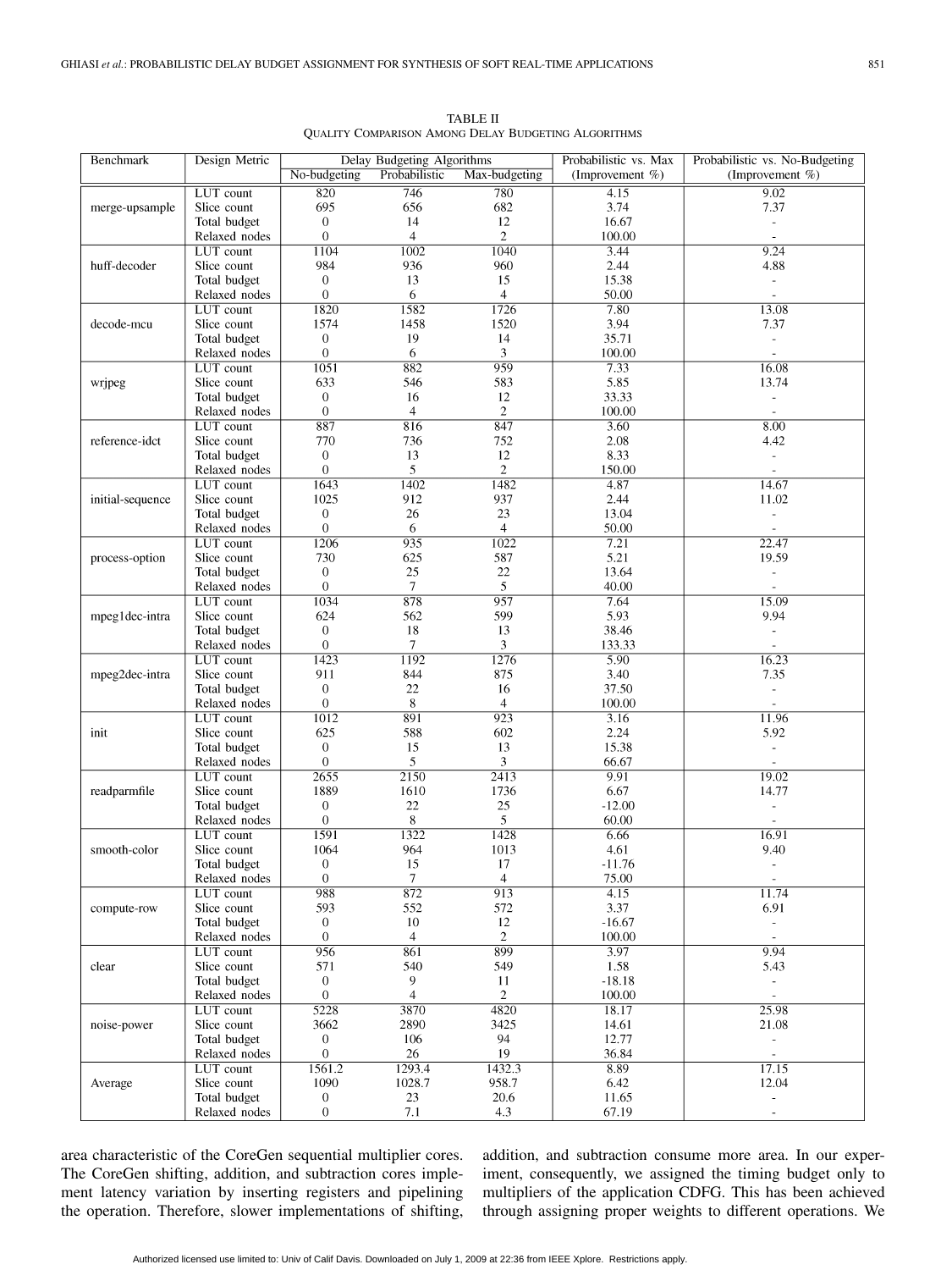$\Box$  Prob.

No-Budget

Fig. 11. Impact of different budget assignment policies on area requirement (LUT count).

also insert multiplexers to implement the connections of basic blocks [\[30\].](#page-10-0) The multiplexers are not targeted for delay budget assignment in our experiment procedure.

For further efficiency of the budgeting policies, we impose the upper bound of two times the critical path on the relaxed delay of each basic block, i.e,, the delay budget cannot exceed the critical path latency. This prevents the assignment of large delay relaxation to a few basic blocks and provides a rather fair distribution of delay budget over them. Multipliers are the only candidates for intra basic block delay budgeting. Therefore, they are assigned the weight 1, while every other operation has the weight 0 for determining the MWIS of basic blocks.

### *B. Experimental Results*

We ran the aforementioned experiments on selected benchmarks and measured the area requirement of the generated hardware in each case. The results of our experiments are summarized in [Table II](#page-8-0). For each benchmark, the design area in LUT and slice count, the number of basic blocks that received extra delay relaxation ( $b_i \neq 0$ ), and the total delay budget ( $\sum b_i$ ) are reported. The experiments are conducted assuming that the application timing constraint is equal to its critical path latency.

Our results advocate the earlier statement that total delay budget correlates well with design utility (area in our case). In addition, distribution of the allocated delay budget is another important factor affecting the effectiveness of the algorithms. For instance, maximum budgeting assigns more delay budget to the application CDFG, in the cases of *huff – decoder*, *smooth – color*, and *compute – row* benchmarks. However, probabilistic budget assignment does a better job of distributing the delay budget to a larger number of multipliers (see the number of relaxed nodes in [Table II\)](#page-8-0) as a result of which it outperforms pessimistic maximum delay budget assignment.

Different from the optimal maximum budget assignment (optimal under the pessimistic hard timing constraint), probabilistic budgeting assigns the delay budget to basic blocks based on the characteristics of control flow. The associated cost is occasional timing violation for infrequent inputs, which would sporadically hinder the real-time quality. This is because the probabilistic budgeting guarantees to bound the expected delay of

the applications. Consequently, the execution delay might exceed the timing constraint for uncommon execution traces. Assuming that this cost is tolerable for soft real-time applications, probabilistic budget assignment approach consistently outperforms the other two competitors.

Table II shows that probabilistic budgeting always outperforms the other two competitors. On average, we consistently improve the LUT count by 17.15% and 8.89% compared with not using budgeting or using the maximum budgeting, respectively. Similarly, the average improvements are 12.04% and 6.42% in terms of slice count. The impact was as high as 25.98% in some cases. Fig. 11 visualizes part of the data presented in [Table II.](#page-8-0) The vertical axes in the figure shows the area requirement of the benchmarks in LUT count. For each benchmark, the area is shown using three vertical bars, which correspond to different budgeting policies, i.e., probabilistic, maximum, and no budgeting.

The result of probabilistic budget assignment depends on a number of factors. The topology and connectivity of the applications CDFG affects its result, like any other delay budgeting algorithm. Unlike other competitors though, the control flow behavior of the application can either provide additional room for or limit the improvements of probabilistic budgeting. For example, there is a small difference between the performance of the two algorithms for benchmark *init*. This is due to the fact that control flow structure visits all of the basic blocks with multiplier operations in most of the execution traces.

The area improvement is magnified, if the application executes multiplication operations in some of the infrequently visited traces. In such cases, the probabilistic budgeting algorithm can assign a relatively large delay budget to those multipliers, without significantly affecting the expected delay of the application. Note that small probability of those multipliers being executed decreases the impact of their slow down on application expected delay, while their area always contributes to total design area.

## X. CONCLUSION

In this paper, we present a novel methodology toward the design of soft real-time application. Our approach is based on profiling the execution traces of an application and constraining its



 $Max$